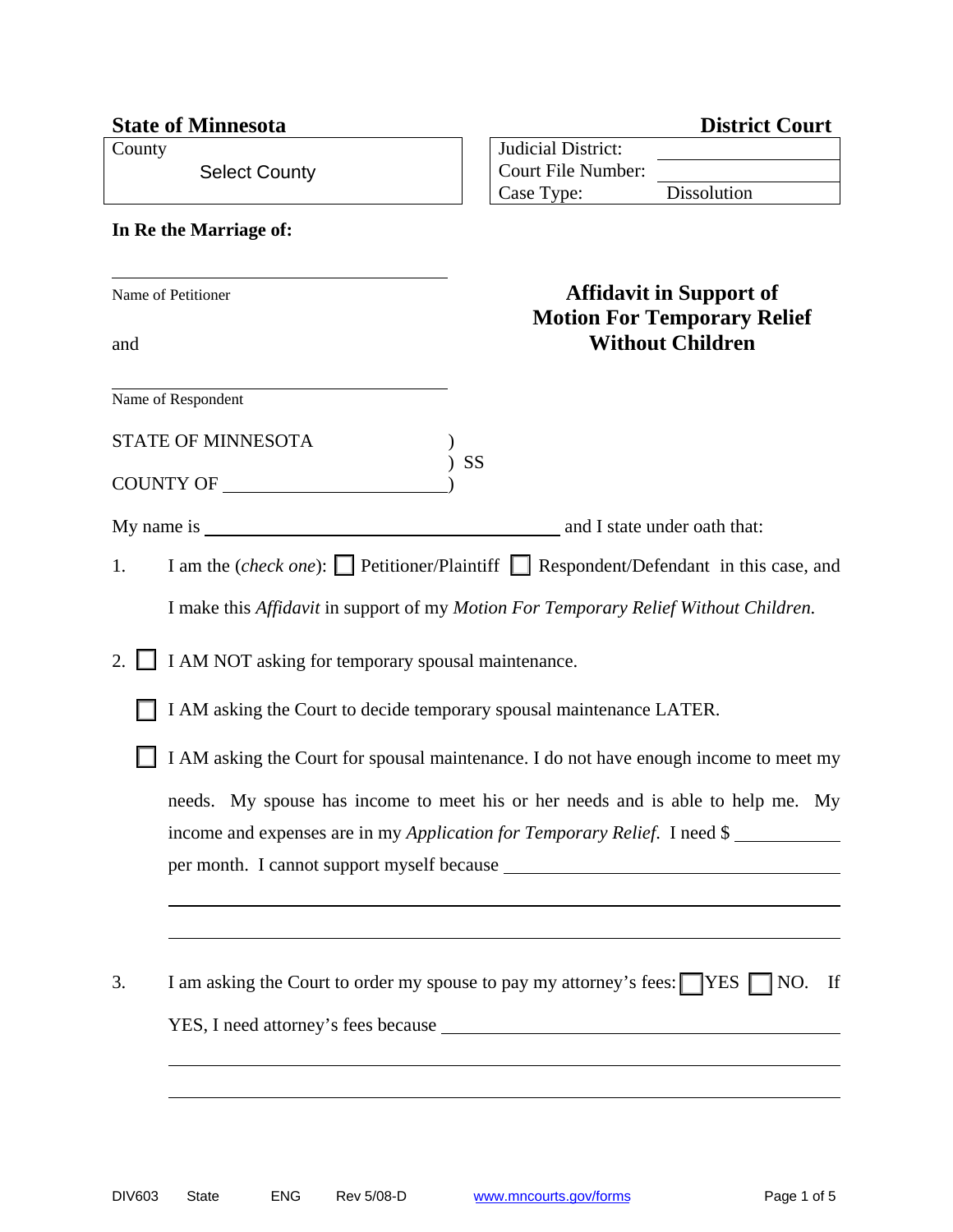| 4. | I am asking the Court to order that I have sole use and possession of our home located at<br>$\left(\text{full address}\right)$ $\_\_\_\_\_\_\_\_\_\_\_\_\_$                                                                                                                                                                                                                                                                                                                                                      |
|----|-------------------------------------------------------------------------------------------------------------------------------------------------------------------------------------------------------------------------------------------------------------------------------------------------------------------------------------------------------------------------------------------------------------------------------------------------------------------------------------------------------------------|
|    | I am asking the Court to order that my spouse have sole use and possession of our home                                                                                                                                                                                                                                                                                                                                                                                                                            |
|    | I am asking the Court to order that my spouse and I stay in the home located at (full                                                                                                                                                                                                                                                                                                                                                                                                                             |
|    | I am asking the Court for the relief checked above because                                                                                                                                                                                                                                                                                                                                                                                                                                                        |
| 5. | My spouse and I have already divided our personal belongings, household goods and<br>furniture: (check one): $\Box$ YES $\Box$ NO. If NO, I am asking for the temporary use and<br>possession of the following personal property, household goods and furniture (list the<br>because <u>experimental and the set of the set of the set of the set of the set of the set of the set of the set of the set of the set of the set of the set of the set of the set of the set of the set of the set of the set o</u> |
|    | I am asking that my spouse have the temporary use and possession of the following<br>household goods and furniture (list the specific items): ________________________<br>because <u>experience</u> and the contract of the contract of the contract of the contract of the contract of the contract of the contract of the contract of the contract of the contract of the contract of the contract of the c                                                                                                     |
| 6. | My spouse and I own motor vehicle(s): $\Box$ YES $\Box$ NO. If YES, I want the temporary<br>use and possession of the following motor vehicle(s): (list year/make/model for each                                                                                                                                                                                                                                                                                                                                  |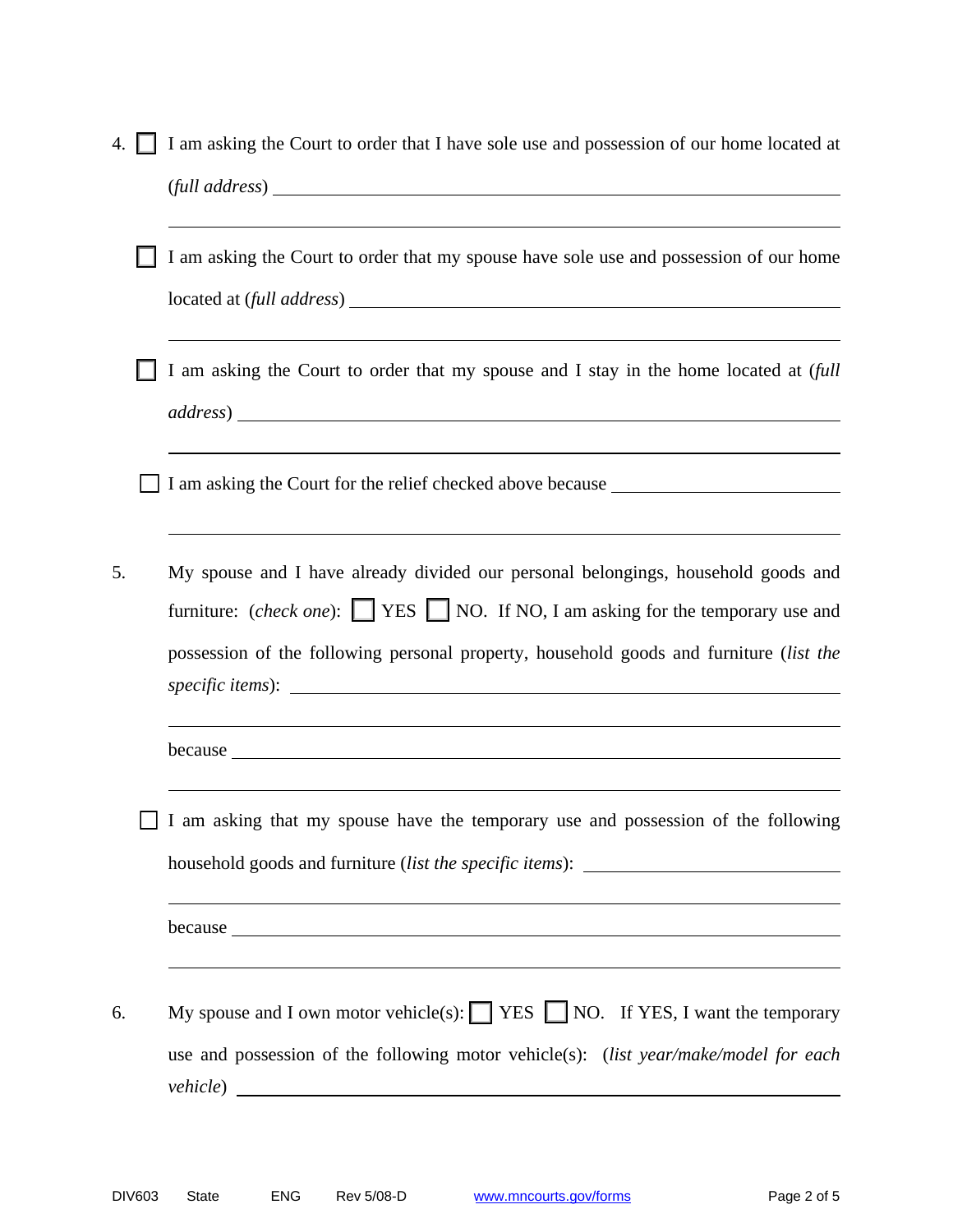| because <u>experimental and the set of the set of the set of the set of the set of the set of the set of the set of the set of the set of the set of the set of the set of the set of the set of the set of the set of the set o</u>                                                                              |
|-------------------------------------------------------------------------------------------------------------------------------------------------------------------------------------------------------------------------------------------------------------------------------------------------------------------|
| I will make the payments and insurance costs for my vehicle(s): $\Box$ YES $\Box$ NO.                                                                                                                                                                                                                             |
| NO, I want my spouse to make these payments because<br>My spouse should make the payments and insurance costs for his/her vehicle(s): $\Box$ YES<br>NO. If NO, I do not want my spouse to make these payments because<br>My spouse and I have debts: $\Box$ YES $\Box$ NO. If YES, I am asking the Court to order |
|                                                                                                                                                                                                                                                                                                                   |
|                                                                                                                                                                                                                                                                                                                   |
|                                                                                                                                                                                                                                                                                                                   |
|                                                                                                                                                                                                                                                                                                                   |
|                                                                                                                                                                                                                                                                                                                   |
| I want to change certain medical, dental, automobile or life insurance policies: VES                                                                                                                                                                                                                              |
| $\Box$ NO.<br>If YES, I want to make the following changes: __________________________________                                                                                                                                                                                                                    |
| because <u>the contract of the contract of the contract of the contract of the contract of the contract of the contract of the contract of the contract of the contract of the contract of the contract of the contract of the c</u>                                                                              |

l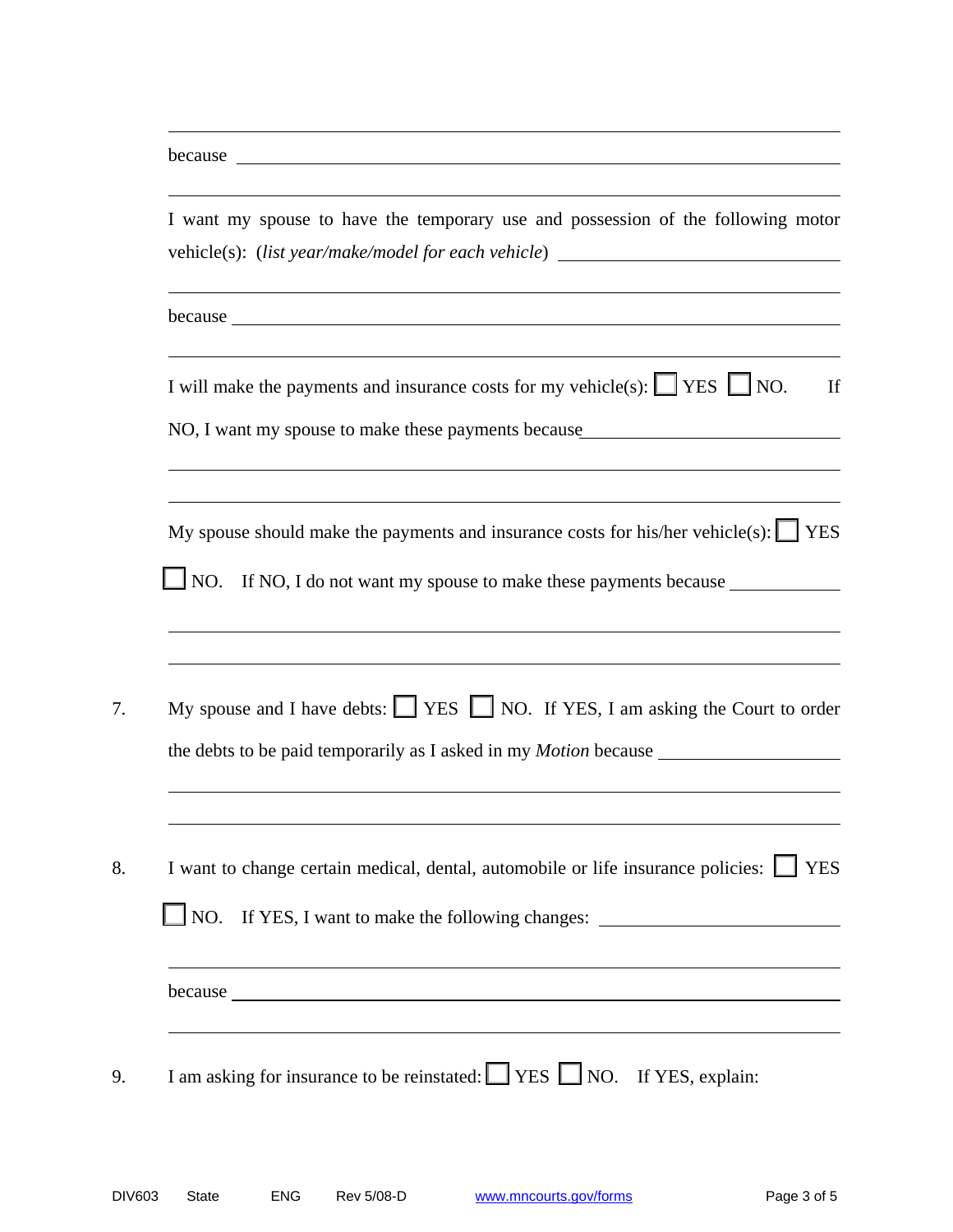| $\mathbf b$ . | What insurance has lapsed or been cancelled: ___________________________________                                                                                                                                                    |
|---------------|-------------------------------------------------------------------------------------------------------------------------------------------------------------------------------------------------------------------------------------|
|               | The date that the insurance lapsed or was cancelled: ____________________________                                                                                                                                                   |
| $C_{\bullet}$ |                                                                                                                                                                                                                                     |
| d.            | Why should the insurance be reinstated:                                                                                                                                                                                             |
|               | I believe that my spouse's income will increase: $\Box$ YES $\Box$ NO. If YES, this income                                                                                                                                          |
|               | is <i>(check all that apply)</i> : $\Box$ salary or wage increases; $\Box$ overtime pay; $\Box$ bonuses; or                                                                                                                         |
|               | $\Box$ other (specify: $\Box$                                                                                                                                                                                                       |
|               | I want the Court to order my spouse to immediately notify me of any changes in his or                                                                                                                                               |
|               | her income: <u>YES</u> NO because (s) he might not tell me and I want to know because                                                                                                                                               |
|               |                                                                                                                                                                                                                                     |
|               |                                                                                                                                                                                                                                     |
|               | I want the Court to order that my spouse shall not spend or otherwise use income raises,                                                                                                                                            |
|               | income tax refunds, bonuses or other extra income: $\Box$ YES $\Box$ NO. If YES, because                                                                                                                                            |
|               |                                                                                                                                                                                                                                     |
|               |                                                                                                                                                                                                                                     |
|               |                                                                                                                                                                                                                                     |
|               | I am asking the Court for permission to sell or otherwise dispose of property:<br><b>YES</b>                                                                                                                                        |
|               |                                                                                                                                                                                                                                     |
| $\perp$ NO.   | If YES, I want to sell or otherwise dispose of the following property (be                                                                                                                                                           |
|               |                                                                                                                                                                                                                                     |
|               | because <u>experience</u> and the contract of the contract of the contract of the contract of the contract of the contract of the contract of the contract of the contract of the contract of the contract of the contract of the c |
|               |                                                                                                                                                                                                                                     |
|               | I asked the Court for additional relief: $\Box$ YES $\Box$ NO. I asked for this relief because                                                                                                                                      |
|               |                                                                                                                                                                                                                                     |